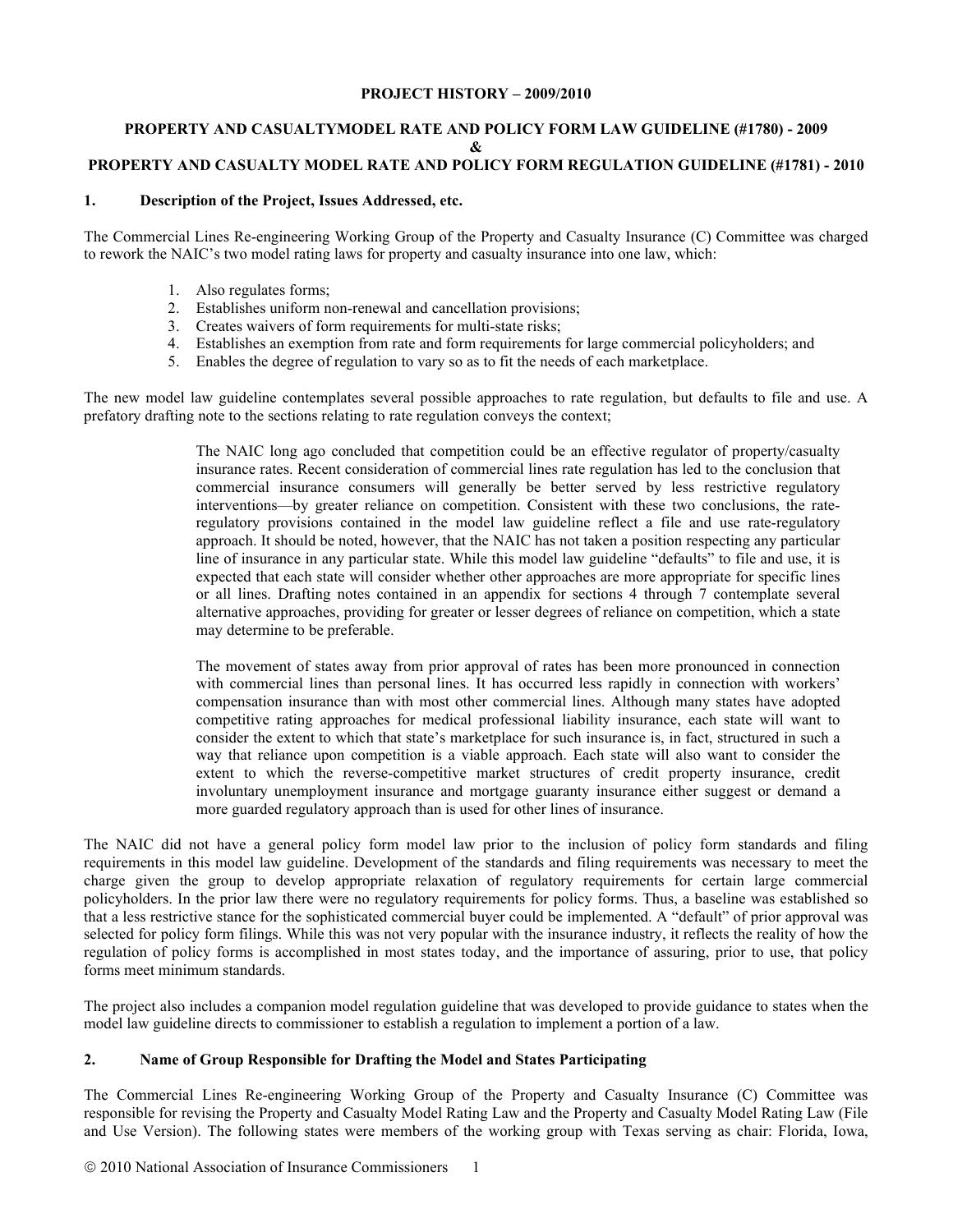Kentucky, Massachusetts, Maine, Missouri, Nebraska, New York, Ohio and South Dakota. Other regulators and various interested parties assisted in the process.

# **3. Project Authorized by What Charge and Date First Given to the Group**

In 1999, the Property and Casualty Insurance (C) Committee was charged to: "Continue to discuss the feasibility of relaxing regulatory requirements for some commercial lines. Present at the 1999 Winter National Meeting the completed changes to NAIC model rating laws to implement the recommendations made by the (EX) Special Committee on Regulatory Reengineering in its white paper on commercial lines." It appointed the Commercial Lines Re-engineering Working Group to develop the changes to the model rating laws. The charge was carried over into 2000 to provide the added time needed to meet it.

The law and regulation were adopted by the Property and Casualty Insurance (C) Committee at the 2000 Spring National Meeting, as was the NAIC *Statement of Intent: The Future of Insurance Regulation* However, the Committee also passed a motion to recommend a new charge to monitor the discussions of the then-Speed to Market (EX) Working Group relative to rate and form filings for property and casualty insurers and to revisit the model law and regulation for consistency with the recommendations of the Working Group.

In June 2000, the Executive (EX) Committee received the model law and model regulation, but instead of adopting them, referred them to the Speed to Market (EX) Working Group for further consideration. Many years passed while the Speed to Market (EX) Task Force considered the *Personal Lines Regulatory Framework* white paper and on April 16, 2009, the Speed to Market (EX) Task Force passed the following motion: "That model laws #775 and #780 and the 2000 draft model law and regulation be identified as guidelines and retained as a resource." The NAIC model law coordinator converted model laws #775 and #780 to guidelines consistent with the revised NAIC policy regarding model law development. The coordinator was unsure whether the 2000 model law and model regulation should be made a guideline without affirmative action from the Property and Casualty Insurance (C) Committee. The Property and Casualty Insurance (C) Committee was then asked to consider the model law and model regulation.

## **4. A General Description of the Drafting Process (e.g., drafted by a subgroup, interested parties, the full group, etc). Include any parties outside the members that participated**

The drafting process was very open as the Commercial Lines Re-engineering Working Group solicited comments from all interested parties, including interested regulators, funded consumer representatives and insurance industry representatives. The Commercial Lines Re-engineering Working Group began its work in November of 1998, and adopted an initial exposure draft of the model law in March of 1999 at the NAIC Spring National Meeting. It met at all NAIC National Meetings in 1999, held an interim meeting and numerous conference calls to be certain that all issues were addressed and that all parties were given an opportunity to be heard. Because of the volume of comments and the important nature of the issues, the working group did not adopt the model law and the model regulation until March 14, 2000, having adopted a final exposure draft in December 1999. The Property and Casualty Insurance (C) Committee first adopted the model law and model regulation on March 15, 2000.

## **5. A General Description of the Due Process (e.g., exposure periods, public hearings, or any other means by which widespread input from industry, consumers and legislators was solicited)**

All of the meetings of the Commercial Lines Re-engineering (C) Working Group, the Property and Casualty Insurance (C) Committee, the Personal Lines Regulatory Framework (EX) Working Group and the Speed to Market (EX) Task Force were open to all interested parties. All revised drafts of the model law were circulated for public comment. Most of the drafting was done by NAIC staff or members of the working group. There was language adopted by the working group as a result of suggestions from the American Insurance Association, the Alliance of American Insurers, the Property Casualty Insurers Association of America, the Independent Insurance Agents of America, various individual insurer representatives and law firms and the Center for Economic Justice.

On March 28, 2010, the Property and Casualty Insurance (C) Committee adopted the law and regulation as guidelines with the vote being subject to a 30-day review and comment period where Committee members can submit comments or ask for reconsideration; no comments or reconsideration request were made.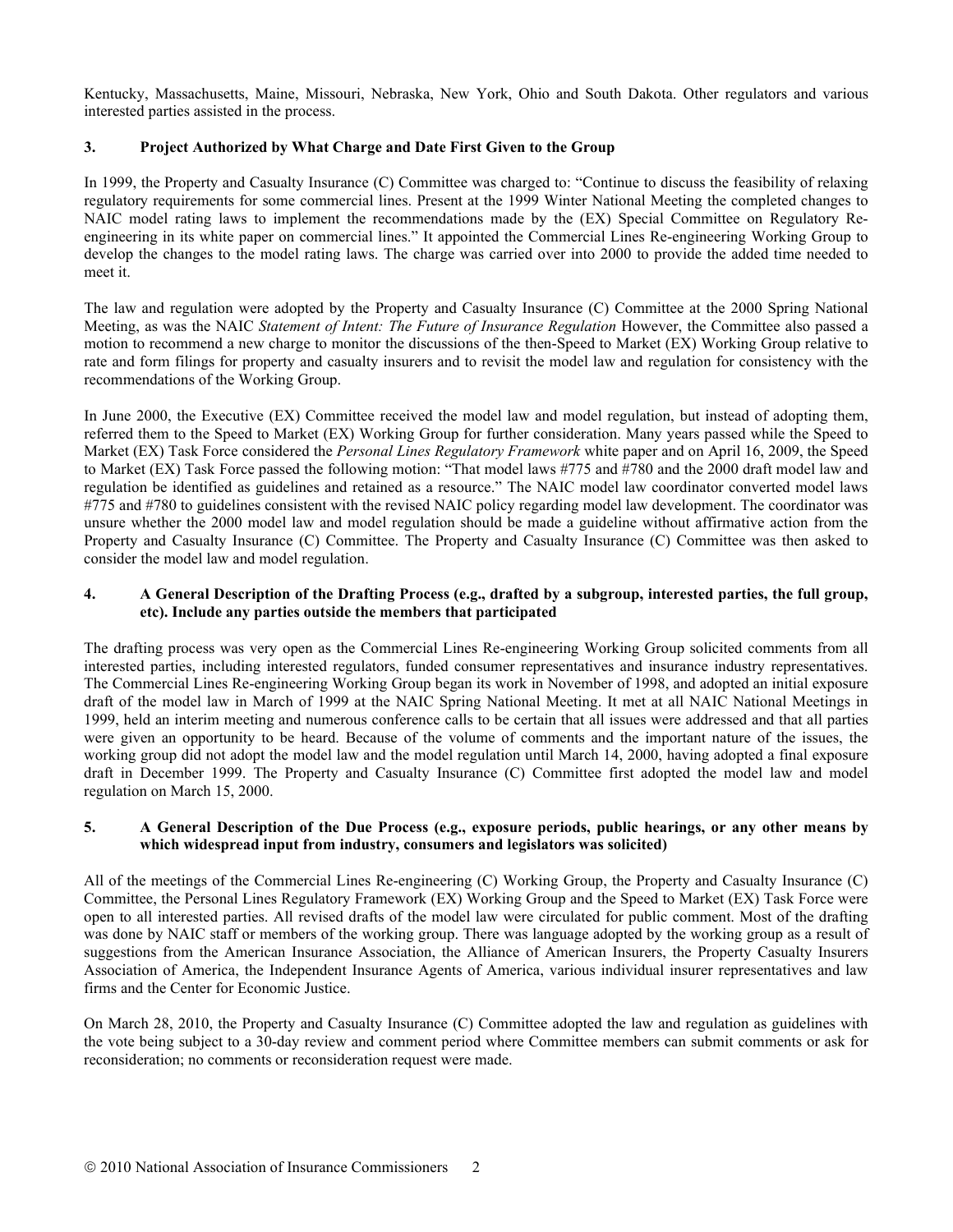## **6. A Discussion of the Significant Issues (items of some controversy raised during the due process and the group's response)**

While in the early drafting sessions, the working group's initial focus was upon relaxing regulatory requirements for large, sophisticated commercial risks, the working group also recognized that if it were to meet its assigned charge, that risks other than large commercial risks must also be addressed. As a result, the working group's main focus centered on developing a model rate and form law that would work for all risks, including personal lines.

While ensuring continued consumer protections, the working group's revision to the model law accomplishes the following:

- 1. provides a greater reliance on competition than the two other NAIC model rating laws;
- 2. "defaults" to a file and use competitive approach for rate filings with several legislative options suggested through drafting notes;
- 3. defaults to a prior approval approach for policy forms and other contract language;
- 4. suggests that the commissioner be granted authority to monitor competition and react with appropriate changes to regulatory processes through implementation of regulations, including the waiver if some or all rate filing requirements for one or more commercial lines of insurance, and a more limited degree of waivers relating to commercial policy forms;
- 5. addresses inefficiencies for multi-state commercial policyholders by introducing a limited form of reciprocity for insurers selling policies to risks operating in more than one state;
- 6. exempts from rate and form regulation sales made to "Exempt Commercial Policyholders" (state defined large, sophisticated commercial risks); and
- 7. promotes the use of the System for Electronic Rate and Form Filing (SERFF) through changes that make the rate and form filing process media neutral.

# **7. Any Other Important Information (e.g., amending an accreditation standard).**

Insurers, agent associations and consumer representatives had significantly different opinions regarding the extent to which rates and forms should be subject to regulatory scrutiny. Insurers generally believe that the working group did not go far enough in granting relief from rate and form filing and approval requirements. There were disagreements on where to draw the line that separates a sophisticated commercial buyer from an unsophisticated one. It is safe to say that insurers would generally favor an approach that employs use and file, informational filings or no filings for rate and policy forms. Consumer representatives, agents and regulators were not generally supportive of these options. Insurer representatives were supportive of lower thresholds for defining what type of entity is exempt from various regulatory requirements. Agents were generally opposed to low thresholds fearing an increase in litigation about the advice they provide to clients. Regulators generally opposed low thresholds as a matter of adequate consumer protection. Consumer interests feared that low thresholds place some consumers in an unequal bargaining position when dealing with insurers. Members of the working group have taken a balanced approach that considers the interests of all parties. They are proud of their work effort and believe that they have addressed all concerns. While not everyone agrees with the outcome on every issue, all parties will agree that the working group was open to hearing their issues and concerns. Members of the insurance industry, the producer community and consumer interests believe that a reasonable model law guideline and companion model regulation guideline have been developed.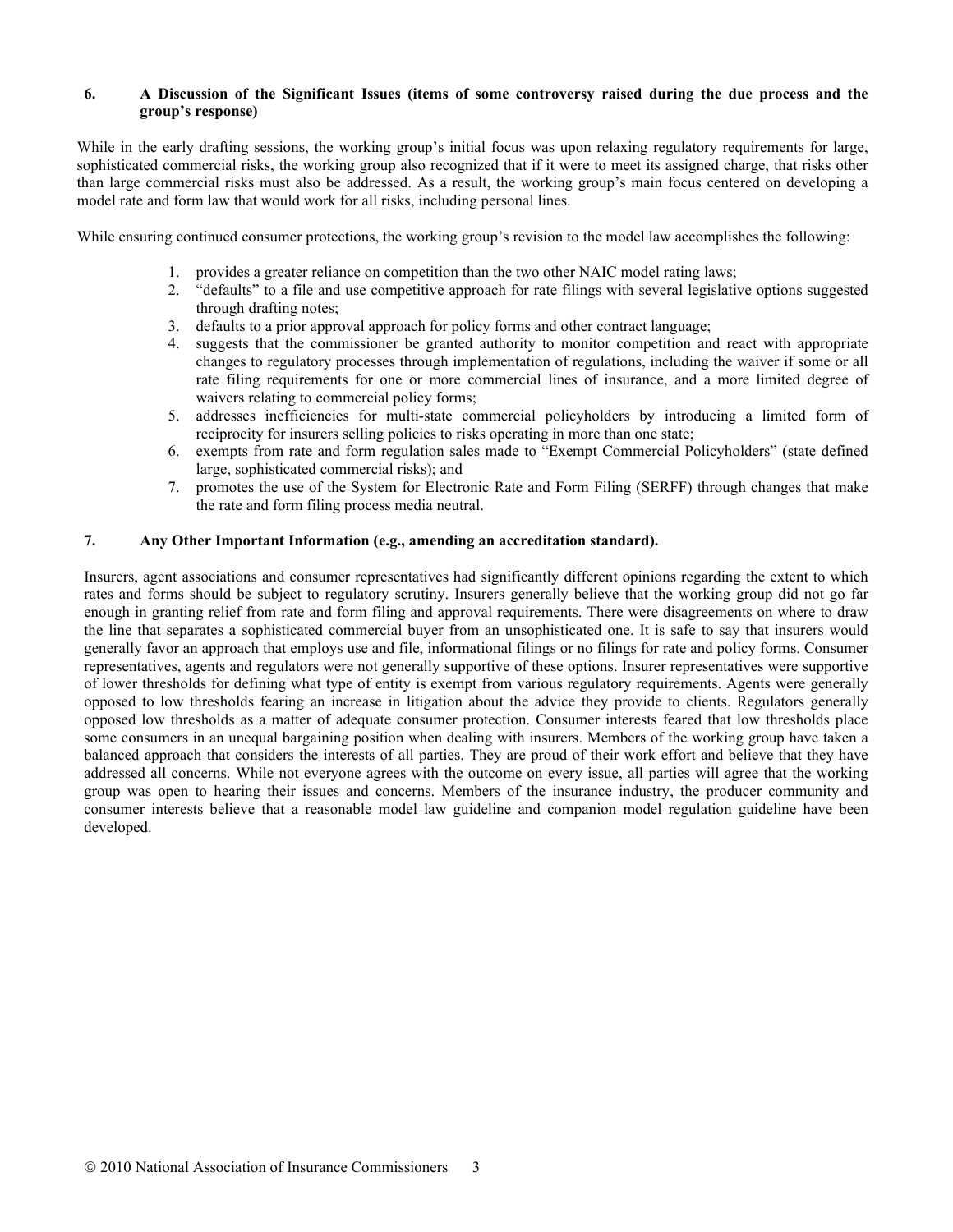#### **PROJECT HISTORY – 2002**

## **PROPERTY AND CASUALTY MODEL RATING LAW (PRIOR APPROVAL VERSION) PROPERTY AND CASUALTY MODEL RATING LAW (FILE AND USE VERSION)**

## **1. Project Description**

The NAIC currently has three alternative model rating laws that apply to property and casualty coverages. This project amends two of the three models. In particular, the Property and Casualty Model Rating Law (Prior Approval Version) and the Property and Casualty Model Rating Law (File and Use Version) have a common section that relates to the collection of statistical information to aid in determining whether rating systems comply with the rate standards set forth in the model laws. The section proved to be very controversial as insurers and consumer advocates could not agree on the level of public disclosure that should be required. Eventually the Statistical Task Force provided a recommendation to the Property and Casualty Insurance (C) Committee, however, the membership of the task force had dwindled to four states at the time—in large part because of the controversy related to this project. In its recommendation, the task force recognized that no consensus could be reached among the four states and so informed the committee. The issue proved to be no less controversial at the committee level than it was when the task force was wrestling with the issue. Eventually Commissioner José Montemayor (TX) tendered a compromise. He suggested that the real controversy lies in the issue of how insurerspecific data should be treated. In June 2001, he proposed a fairly simple resolution of the matter before the committee. He suggested that if regulators cannot agree on what to say regarding insurer-specific data, they should agree to say nothing. The effect of the silence by the committee is to leave such data open to disclosure, except to the extent protected under each state's public information laws. The committee unanimously accepted the compromise after further deliberation on the matter.

### **2. Group Responsible for Drafting Model and States Participating**

The Statistical (EX) Task Force, later known as the Statistical (Technical) Task Force and now known as the Statistical Information (C) Task Force was originally asked to update the language in the two NAIC property and casualty model rating laws in place at that time. Over the period when the discussions were held, the following states served on the task force: Alaska, California, District of Columbia, Illinois, Iowa, Louisiana, Maryland, Michigan, Missouri, Nebraska, New Jersey, New York, North Carolina, Oregon, Texas and Virginia. When the recommendation was sent to the committee, the Statistical (Technical) Task Force was chaired by Missouri and had the District of Columbia, New York and Texas as members. When the recommendation, as amended, was finally adopted by the C Committee, the committee was chaired by South Dakota and had the following members: California, Kentucky, Missouri, New Jersey, New York, Oregon. Puerto Rico and Texas.

## **3. Charge Authorizing Project**

In 1996 the Statistical (EX) Task Force was charged to—Review and recommend revisions to the Model Regulation to Require Statistical Reporting and (if necessary) to the model rating laws. Make final report by December 1996.

In 1997 the Statistical (Technical) Task Force was charged to—Complete consideration of the Model Regulation to Require Statistical Reporting and of statistically-related changes to the Property and Casualty Model Rating Law and the Property and Casualty Model Rating Law (File and Use Version). Make final recommendations by June 1997.

In 1998 the Statistical (Technical) Task Force was charged to—Complete the Task Force's consideration of changes to the model P&C rating laws that deal with disclosure of statistical data reported to state insurance departments. Make final recommendations to Property and Casualty Commercial Lines (D) Committee by June 1998. Cost of approximately \$200.

In 1999 the Statistical (Technical) Task Force was charged to—Complete consideration of changes to the sections of the model P&C rating laws that address possible disclosure of statistical data collected pursuant to the rating law. Make final recommendation by June 1999.

The task force presented its findings to the Property and Casualty Insurance (C) Committee in March 1999 and the committee has been considering the proposal since then.